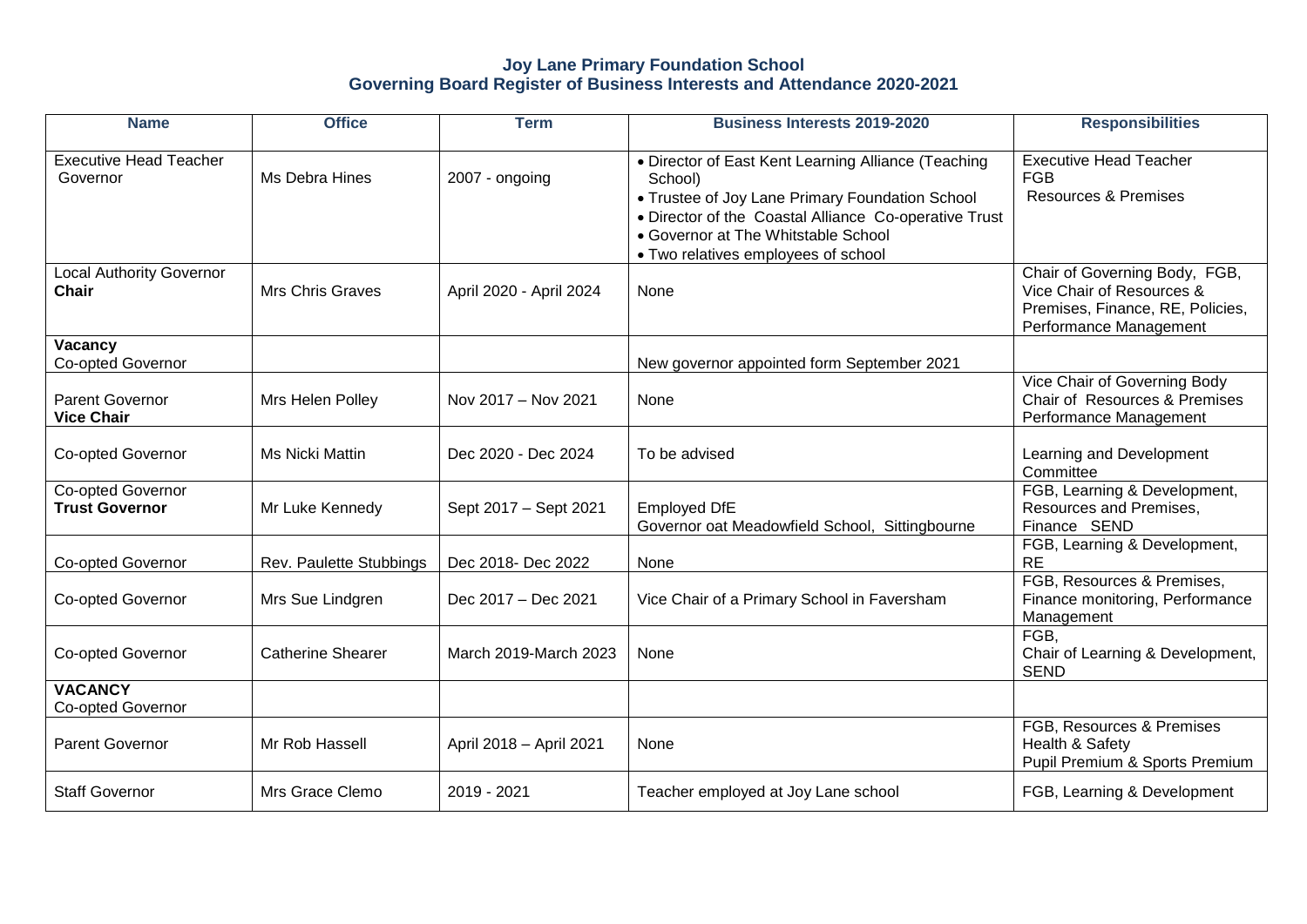## **Joy Lane Primary Foundation School Governing Board Register of Business Interests and Attendance 2020-2021**

| Associate Governor     | Mr Mark Ashley-Jones | On-going | Head of School employed at Joy Lane school | FGB, other committees by<br>invitation      |
|------------------------|----------------------|----------|--------------------------------------------|---------------------------------------------|
| Clerk to the Governors | Mr Robin Colyer      | Dec 2014 | KCC Clerking Services                      | <b>Clerks FGB and Committee</b><br>meetings |

## **GOVERNORS – REGISTER OF MEETINGS ATTENDED**

| <b>FULL GOVERNING BODY MEETINGS</b> |                     |                   |                       |               |                      |              |
|-------------------------------------|---------------------|-------------------|-----------------------|---------------|----------------------|--------------|
| <b>Governor</b>                     | <b>14 Sept 2020</b> | <b>7 Dec 2020</b> | <b>22 March 20201</b> | 17 May 20201  | <b>12 July 20201</b> | <b>Total</b> |
|                                     |                     |                   |                       | <b>Budget</b> |                      | attendance   |
| Ms Debra Hines                      | Attended            | Attended          | Attended              | Attended      | Attended             | 2/5          |
| Mrs Chris Graves - Chair            | Attended            | Attended          | Attended              | Attended      | Attended             | 2/5          |
| Mrs Sheena Strudley- Vice Chair     | Attended            | Sabbatical        | Resigned              |               |                      | 1/5          |
| Ms Nicki Mattin                     |                     | Appointed         | Attended              | Attended      | Attended             | 5/3          |
| Mr Luke Kennedy                     | Attended            | Attended          | Attended              | Attended      | Attended             | 5/5          |
| Mrs Sue Lindgren                    | Attended            | Attended          | Attended              | Attended      | Attended             | 5/5          |
| Mrs Helen Polley - Vice Chair       | Attended            | Attended          | Attended              | Attended      | Attended             | 5/5          |
| Mr Rob Hassell                      | Apologies           | Attended          | Attended              | Attended      | Attended             | 4/5          |
| Mrs Grace Clemo                     | Attended            | Apologies         | Attended              | Attended      | Attended             | 5/5          |
| Mr Mark Ashley-Jones                | Attended            | Attended          | Attended              | Attended      | Attended             | 5/5          |
| <b>Rev. Paulette Stubbings</b>      | Attended            | Attended          | Apologies             | Attended      | Attended             | 4/5          |
| Ms Catherine Shearer                | Attended            | Attended          | Attended              | Attended      | Attended             | 5/5          |
| <b>VACANCY</b>                      |                     |                   |                       |               |                      |              |

| <b>LEARNING &amp; DEVELOPMENT COMMITEE MEETINGS</b> |             |              |              |                         |  |
|-----------------------------------------------------|-------------|--------------|--------------|-------------------------|--|
| Governor                                            | 10 Nov 2020 | 9 March 2021 | 22 June 2021 | <b>Total Attendance</b> |  |
| Catherine Shearer - Chair                           | Attended    |              | Attended     | 2/2                     |  |
| Sheena Strudley                                     | Attended    | Meeting      | Resigned     | 1/1                     |  |
| <b>Chris Graves</b>                                 | Attended    | cancelled    | Attended     | 2/2                     |  |
| Luke Kennedy                                        | Attended    |              | Attended     | 2/2                     |  |
| Grace Clemo                                         | Attended    |              | Attended     | 2/2                     |  |
| <b>Paulette Stubbings</b>                           | Apologies   |              | Attended     | 2/2                     |  |